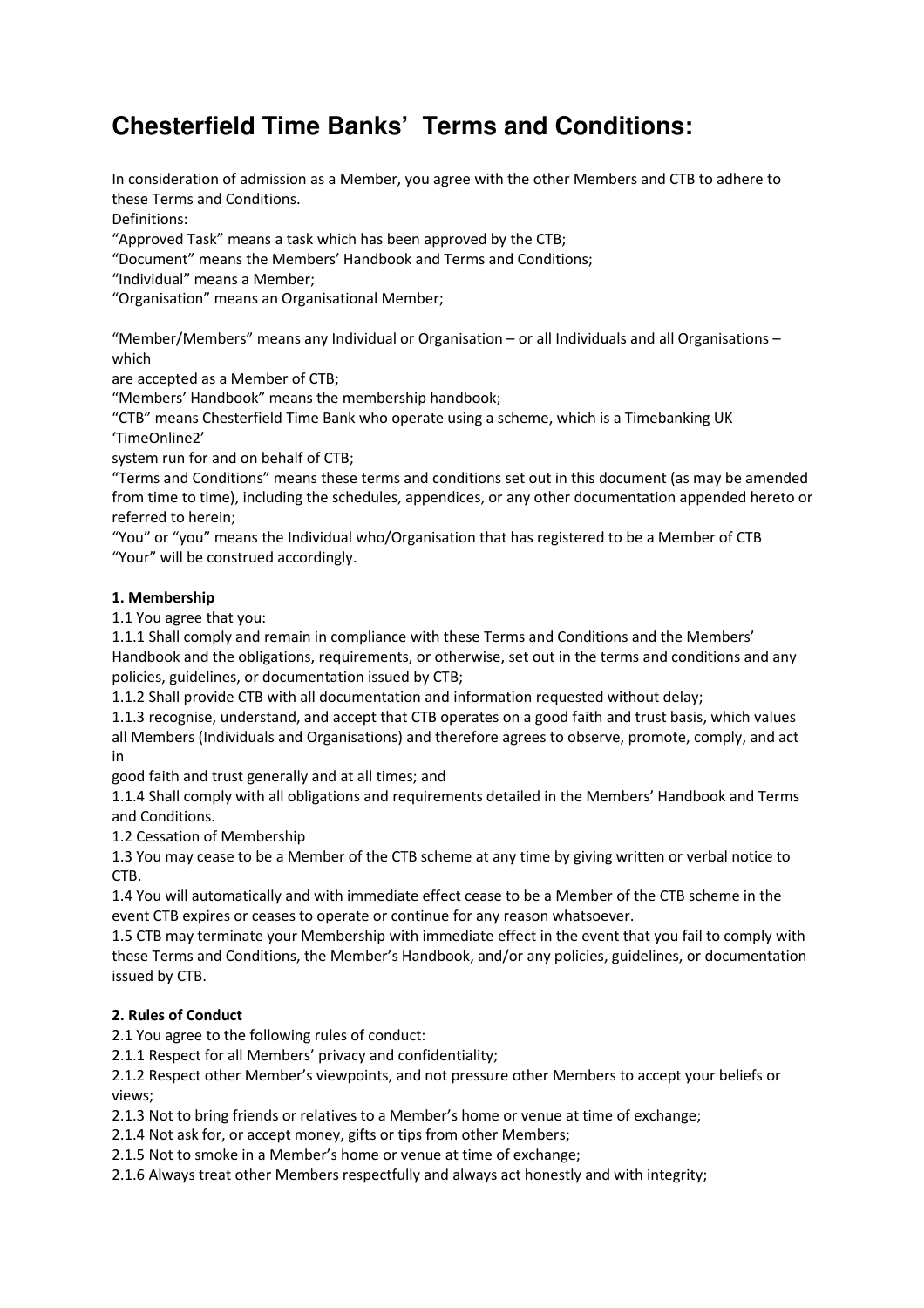2.1.7 Not make any personal remarks to another Member which may cause offence;

2.1.8 Carry out all tasks in accordance with all guidance set out in the Members' Handbook;

2.1.9 If you have to cancel an exchange inform the other member as soon as possible;

2.1.10 Agree to and comply with the Terms and Conditions of CTB.

# 3. Amendments to these Terms and Conditions

3.1 These Terms and Conditions and the Members' Handbook may be amended by CTB, and any such amendments shall be notified to the Members.

## 4. Fees

4.1 You shall not be required to pay any membership fees.

# 5. Health and Safety

5.1 You agree to observe and comply with the provisions of the Health and Safety at Work Act 1974 and the Management of Health and Safety at Work Regulations 1999 and all other applicable health and safety

legislation, Statutory Instruments, Regulations, Codes of Practice, or law as may be amended from time to

time.

5.2 You shall be responsible for ensuring that you have no health and safety concerns with each Approved

Task you are asked to carry out. You may choose not to accept any task at any time.

5.3 You shall consider the health and safety implications and the potential risks in carrying out the task. You shall not put yourself or any other person at risk of harm; if you do not feel the task is safe to complete,

you shall not complete it. You acknowledge that CTB will not overview the task being completed, and – as such – it is your responsibility to ensure that health and safety is addressed.

5.4 When considering whether to accept and carry out an Approved Task request, you should consider things such as (but not limited to):

5.4.1 Whether you feel comfortable undertaking the Approved Task;

5.4.2 Whether you have the necessary qualification(s)/experience/training;

5.4.3 What, if any, are the possible dangers involved in carrying out the Approved Task;

5.4.4 Whether you have the necessary tools and/or safety equipment;

5.4.5 The risks associated with working at height;

5.4.6 Safely working with electrical appliances; and

5.4.7 Manual handling implications.

# 6. Equalities

6.1 You shall not discriminate against any person in respect to the provision of the task because of age, culture, race, gender, marital status, religion, disability, sexual orientation, or any other protected characteristic outlined in equality legislation.

6.2 You shall ensure that you comply with all applicable anti-discrimination legislation and law. 7 Approved Task

7.1 You undertake to only carry out tasks which have been determined by CTB as Approved Tasks.

7.2 You undertake that you will not carry out a Regulated Activity as defined by the Safeguarding Vulnerable Groups Act 2006 (as amended). Regulated Activities are those which come within one of the following categories:

7.2.1 Health care.

7.2.2 Social care.

7.2.3 Social work.

7.2.4 Assistance with general household matters (because of age, illness, or disability).

7.2.5 Assistance in the conduct of a person's own affairs.

7.3 The CTB scheme does not cover any activity relating to children.

7.4 In the event that you are in any doubt as to whether the task you have been asked to undertake is an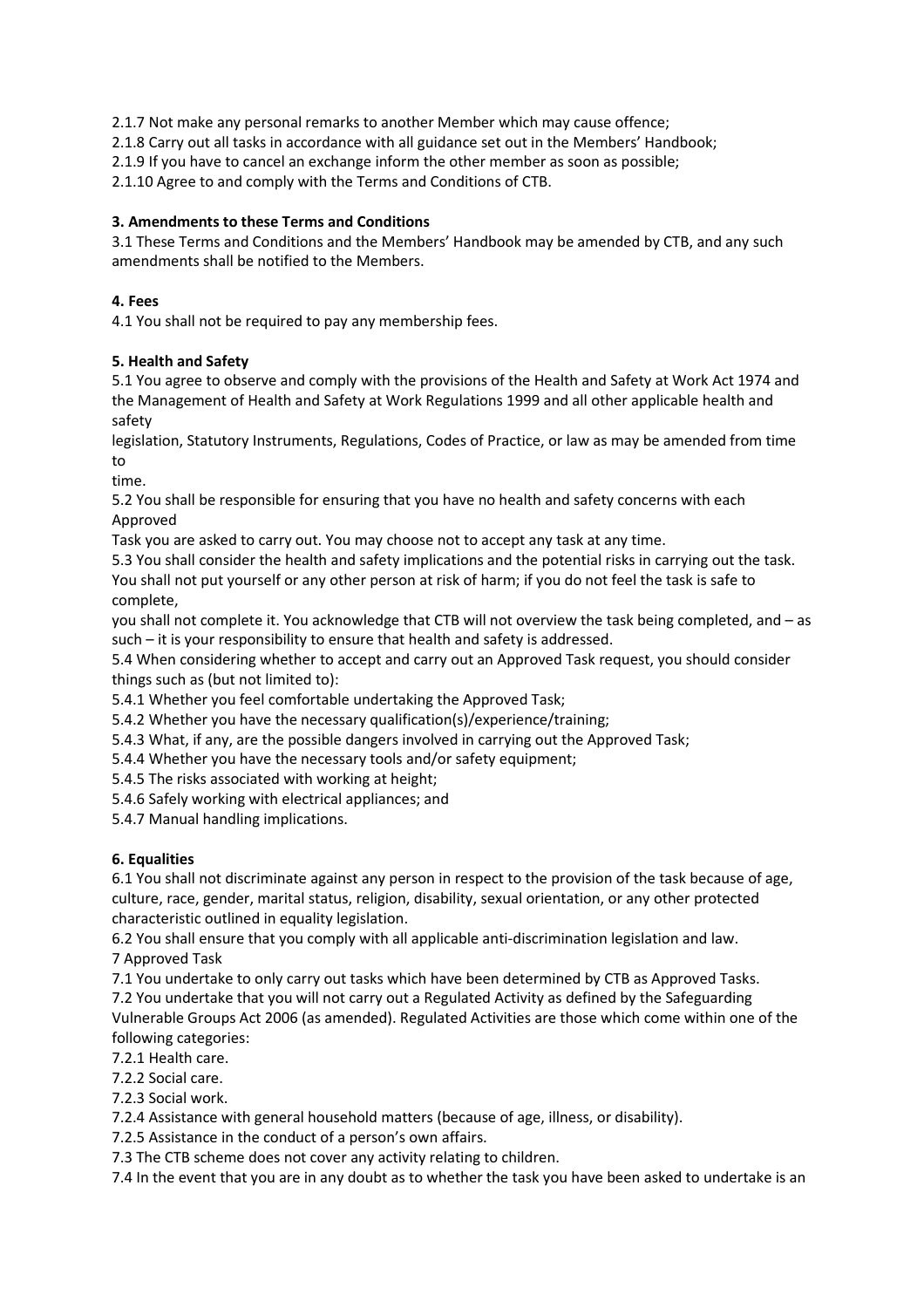Approved Task please contact: chesterfieldtimebank@gmail.com

# 8. Compliance

8.1 You shall ensure that for each service offered all legal requirements (including but not limited to) licences, accreditation, certificates, insurance, and any other requirement particular to the service offered

has been obtained, implemented, and fully complied with and kept under review.

# 9. Confidentiality

9.1 You undertake to keep confidential any personal information or confidential information supplied by CTB or any other Member under this CTB scheme.

9.2 If through a task you are party to personal information about Individuals, a Member, or Members, or confidential information, you should respect and protect that information from being disclosed to anyone else.

# 10. Use of Information

10.1 By joining the CTB scheme you consent to your information being stored on the Timebanking UK 'TimeOnline2' Time Bank system.

10.2 Members' data will be stored in compliance with the Timebanking UK Data Policy: http://timebanks.co.uk/onlineimages/TBUK-Data-Policy.pdf

10.3 Members' details are stored on the 'TimeOnline2' system provided by Timebanking UK for the purpose of administrating the project.

10.4 The information you provide will only be used for the purposes of the CTB scheme.

10.5 The storage of any and all information will follow CTB's policies and associated legislation as detailed within the privacy policy available on request from chesterfieldtimebank@gmail.com 10.6 When becoming a Member of the CTB scheme, we will advertise the things that you may need or want on CTB website.

10.7 CTB may wish to feature people's stories in a newsletter, on a website, or in promotional material. CTB will always gain your agreement before we publish anything.

# 11. Freedom of Information

11.1 You acknowledge that CTB is subject to the Freedom of Information Act 2000 (the "FOI Act") and the Environmental Information Regulations 2004 (the "EIR") and shall assist and cooperate with CTB to enable

CTB to comply with these information disclosure requirements where necessary.

## 12. No Partnership

12.1 Nothing in these Terms and Conditions shall operate to constitute any Member as an agent, partner, or employee of CTB or any other Member.

## 13. Third Party Rights

13.1 These Terms and Conditions may be enforced by the Members and/or CTB only, and are not otherwise enforceable by a third party by virtue of the Contracts (Rights of Third Parties) Act 1999.

## 14. Dispute Resolution

14.1 Any dispute between Members should be resolved in accordance with the procedure set out in the Members' Handbook.

## 15. Indemnity

15.1 You accept full responsibility and liability for any incident, claim, loss, or damage (whether direct or indirect) arising whatsoever and howsoever out of or as a result of or in connection with any services taken

or given under CTB, or as a result of being a Member of the CTB scheme; and

15.2 You shall fully indemnify and hold CTB harmless against any and all such claims.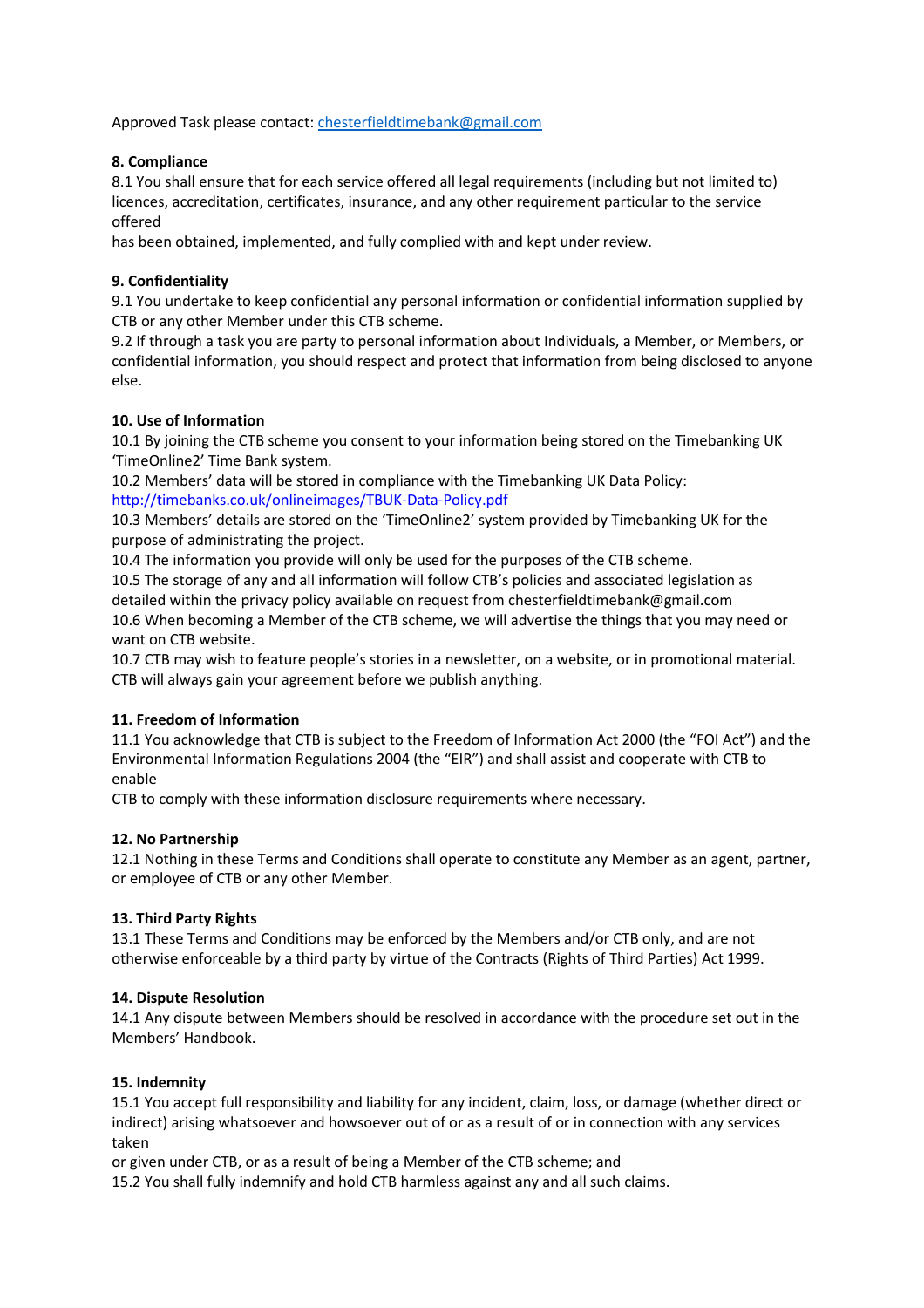#### 16. Insurance

16.1 Public Liability insurance is in place to cover Members completing Approved Tasks that have been agreed and authorised by the CTB. Tasks which have not been approved by CTB will not be insured and these tasks must not be completed.

16.2 Any tasks which are not Approved Tasks will not be covered by CTB's insurance policy; you will therefore not be protected by the insurance if something goes wrong. CTB will not in any way be held responsible for tasks that are carried out which fall outside of the CTB scheme.

16.3 Before you complete a task you must ensure that it comes within the list of Approved Tasks. If you are unsure whether the task you have been asked to undertake is an Approved Task please contact: Chesterfieldtimebank@gmail.com

16.4 CTB's insurance policy does not cover Members whilst driving/using a vehicle. If carrying out such a task you must ensure that you are adequately covered to do so.

## 17. Complaints

17.1 Any Member complaint should be reported in accordance with the complaints procedure in the Members' Handbook.

#### 18.Further Assurance

18.1 You shall promptly execute and deliver all such documents, and do all such things as CTB may from time to time reasonably require for the purpose of giving full effect to these Terms and Conditions.

#### 19. Disclaimer

19.1 You confirm you have read, understood, and you accept and agree to the CTB Disclaimer below: By ticking the "Register" box and registering to use the CTB scheme you are deemed to have accepted the

terms and conditions of the CTB scheme including this disclaimer.

The CTB scheme enables skills and resources to be shared between Members on a time currency basis. The involvement of CTB scheme Members and Approved Tasks within the CTB scheme should not be understood to be an endorsement by CTB of any Individual or Organisation or their services including but not limited to their competence or ability or suitability to carry out any Approved Task.

CTB is providing this scheme for the benefit of the community. CTB will conduct limited checks on Individuals and

none on Organisations that are registered to be a member of the CTB scheme nor will it carry out any checks on the

tasks being advertised or carried out by CTB scheme Members. CTB has no control over these CTB scheme Members

and as such, any link to a CTB scheme Member or their website does not imply that CTB endorses, approves, or recommends any

CTB scheme Member nor the content, goods, and/or services provided by such CTB scheme Member and/or their websites nor any task advertised on the CTB site.

Except for death and personal injury resulting from CTB's negligence, CTB exclude to the fullest extent that is lawfully permitted any liability whatsoever, arising from or in connection with the use of the CTB scheme, for any claim, loss, damage, injury, death, or consequential loss or other, whether arising directly or indirectly.

As the user of the CTB scheme you assume full responsibility and understand and agree that by doing so neither CTB nor their employees are responsible, or liable, for any claim, loss or damage arising from its use.

This disclaimer is governed by and shall be construed in accordance with the laws of England and Wales.

## 20. General

20.1 These Terms and Conditions shall be governed and construed in accordance with the laws of England

and Wales and the Members and CTB submit to the exclusive jurisdiction of the English Courts.